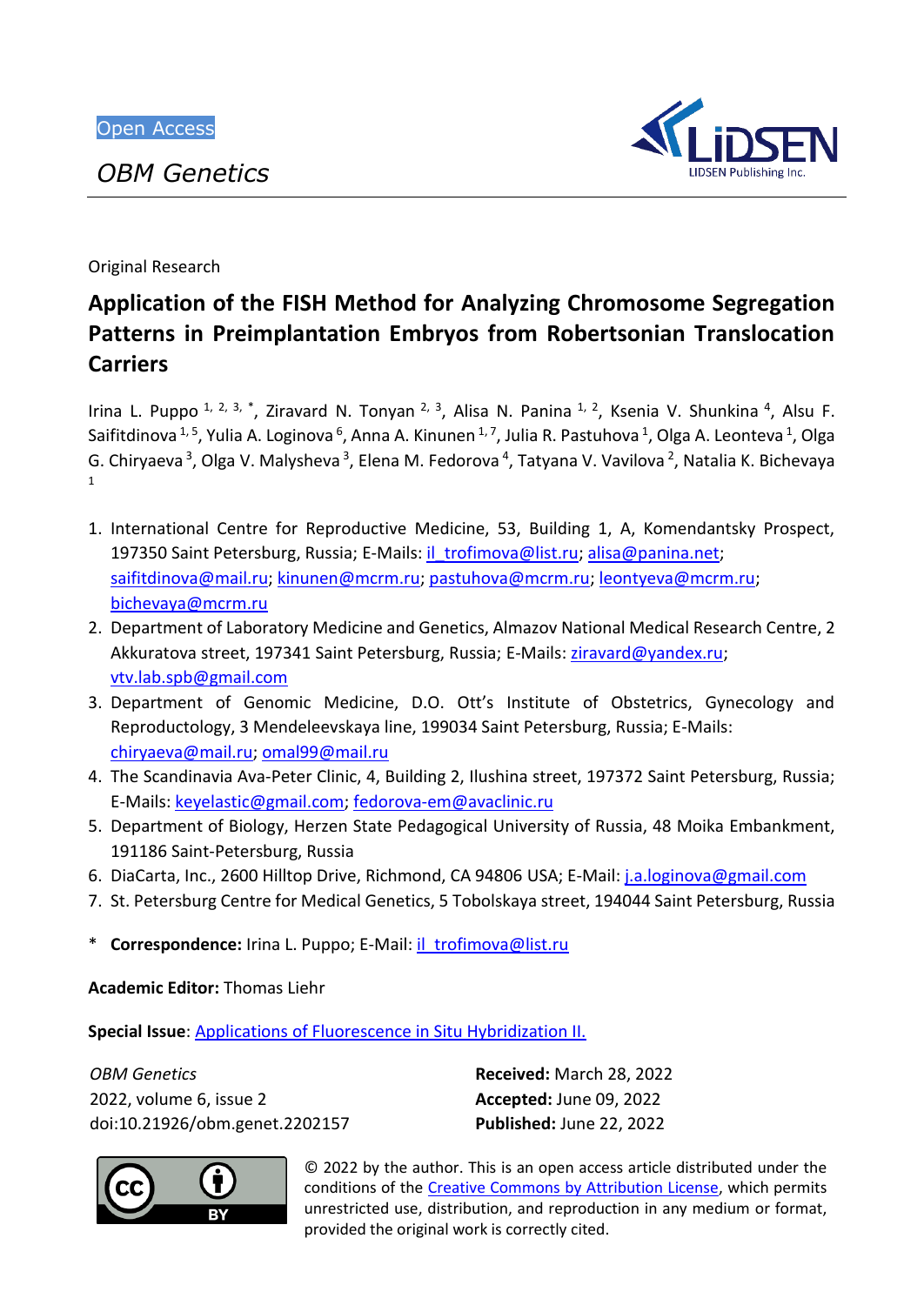## **Abstract**

Robertsonian translocations (RTs) are very common balanced structural chromosome rearrangements in humans. Due to alterations in the chromosome segregation pattern and the formation of unbalanced gametes and embryos, the carriers of RTs have a significant risk of reproductive failure. For over 30 years, fluorescent in situ hybridization (FISH) has been used for preimplantation genetic testing for chromosomal structural rearrangement (PGT-SR) in carriers of RTs. The data obtained by performing FISH for PGT-SR can be useful for analyzing segregation patterns in preimplantation embryos. We analyzed chromosome segregation patterns in 964 embryos from 100 couples who were carriers of various types of RTs by performing FISH or using the array comparative genomic hybridization (aCGH) method. When the carriers were male, the predominant segregation mode was alternate (detected in 42.4% of embryos), whereas, when the carriers were female, alternate and adjacent types of segregation were detected in most embryos (32.3% and 26.6% of embryos, respectively). About 33% of balanced/euploid embryos in IVF cycles were formed when the carriers of RT were male, and about 24% of such embryos were formed when the carriers were female. No association was found between sperm parameters and malsegregation rates in male carriers of RT. In this study, we found that female and male RT carriers have different reproductive risks associated with chromosome segregation patterns and the rate of balanced/euploid embryos.

#### **Keywords**

Robertsonian translocations; chromosome segregation; aneuploidy; preimplantation genetic testing; fluorescent *in situ* hybridization; array comparative genomic hybridization

#### **1. Introduction**

Until recently, fluorescent in situ hybridization (FISH) was the prevalent method for detecting aneuploidy in preimplantation embryos. However, the limitation of the FISH method (analysis of a limited number of chromosomes and their loci) and the peculiarities of preimplantation embryos on the third day (D3) of development (mosaicism and a high level of aneuploidy independently corrected by the fifth or sixth day (D5/D6) of development), led to the progress of comprehensive PGT methods such as aCGH, next-generation sequencing (NGS), and nanopore sequencing. However, due to the natural selection of some forms of aneuploidy in embryos before D5 [1, 2], analysis of the D3 embryos performed by the FISH method can provide additional information on fundamental cell processes, such as chromosome segregation patterns, and the factors that affect meiotic disjunction. In this study, we performed a comparative analysis of the chromosome segregation modes of the D3 and D5/D6 human preimplantation embryos obtained in assisted reproductive technology (ART) cycles with PGT-SR by FISH and aCGH for carriers of one of the most common balanced structural chromosome rearrangements, i.e., Robertsonian translocations (RTs).

RT is a balanced rearrangement resulting from the fusion of two non-homologous or, rarely, two homologous acrocentric chromosomes, which leads to the formation of a derivative chromosome made up of the long arm chromatin of both fused chromosomes that lacks some chromatin of the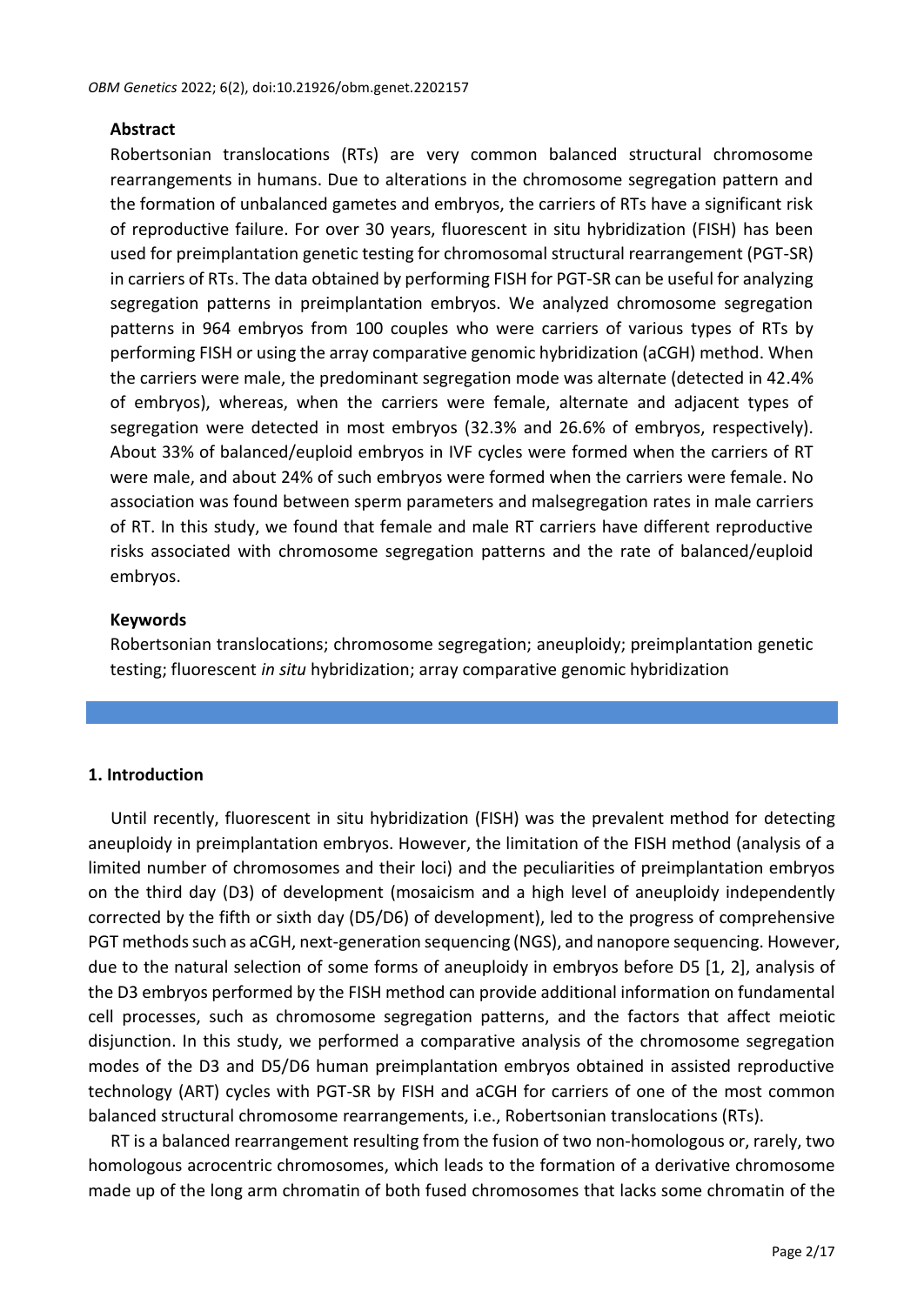short arm. RT is named after the American zoologist William Rees Brebner Robertson [3], who first observed and described them in orthopterans. RTs are very common balanced structural rearrangements in the general population and occur at a rate of approximately 1 in 800–1,230 newborns [4, 5].

The short arms of acrocentric chromosomes 13, 14, 15, 21, and 22 contain repetitive satellite DNA I-IV and β-satellite clusters, multiple sites for DNA-binding proteins and transcription factors, rDNA cluster, and telomeric sequences [5]. The participation of acrocentric chromosomes in RT depends on the homology of the DNA sequences of their p-arm [5]. The most common RTs in humans, which include der(13;14) and der(14;21), have a frequency of 59.0–85.0% and 10.0% of all possible RTs, respectively. Other types of RTs are rare. Based on the molecular differences in the location of breakpoints, RTs might also be divided into two classes: Class 1 (with specific breakpoints and definite mechanism of formation) and Class 2 (with highly variable breakpoints and mechanism of formation). Almost all cases of der(13;14), all cases of der(14;21), and some rare RTs formed by the recombination between their p-arms with the specific breakpoints in repeat-rich regions of satellite DNA and rDNA cluster belong to Class 1 [6]. Some Class 2 RTs, which occur in less than 2% of the cases, might be attributed to non-homologous end-joining or homologous recombination in hypervariable minisatellite DNA. These processes can produce highly variable and unique breakpoints. Class 2 RTs might also occur due to telomere stress caused by the knockdown of telomere-binding protein *TRF2* that coat telomeres on the p-arm and lead to chromatin decondensation, RNA polymerase I-mediated rDNA transcription, and chromothripsis, characterized by clustered genomic rearrangements of the involved chromosomes [5, 7].

During the first meiotic division, the chromosomes of RT carriers form a special structure called a trivalent and can segregate in the alternate, adjacent, or 3:0 modes [8]. The alternate mode of segregation produces two normal or balanced chromosome sets in the embryo after fertilization. The adjacent mode of segregation produces two types of disomic and two types of nullisomic gametes. Nullisomy results in non-viable monosomy of the conceptus and leads to miscarriage. However, disomy of the gamete leads to trisomy of the conceptus that might be viable and result in birth of a child with severe congenital abnormalities. In the 3:0 mode of segregation, double nullisomy or double disomy of the gamete leads to the formation of a non-viable monosomic or trisomic embryo [8].

Due to reproductive challenges, RT carriers appeal to IVF clinics for conducting ART cycles with PGT-SR and selecting genetically balanced embryos to increase their chances of conceiving and the birth of healthy offspring. Moreover, the aneuploidy rate in embryos conceived by women above 35 years is higher [2, 9].

In this study, we analyzed the frequency of the formation of aneuploid embryos based on the chromosomes involved in RT, the sex of the RT carrier, the day of the embryo development, and the age of the female.

#### **2. Materials and Methods**

#### *2.1 Study Design*

IVF with PGT-SR using FISH or aCGH was performed for those couples in whom an RT was detected after karyotyping of peripheral blood lymphocytes. After PGT-SR, the types of chromosome segregation were determined by a combination of fluorescence signals (FISH) or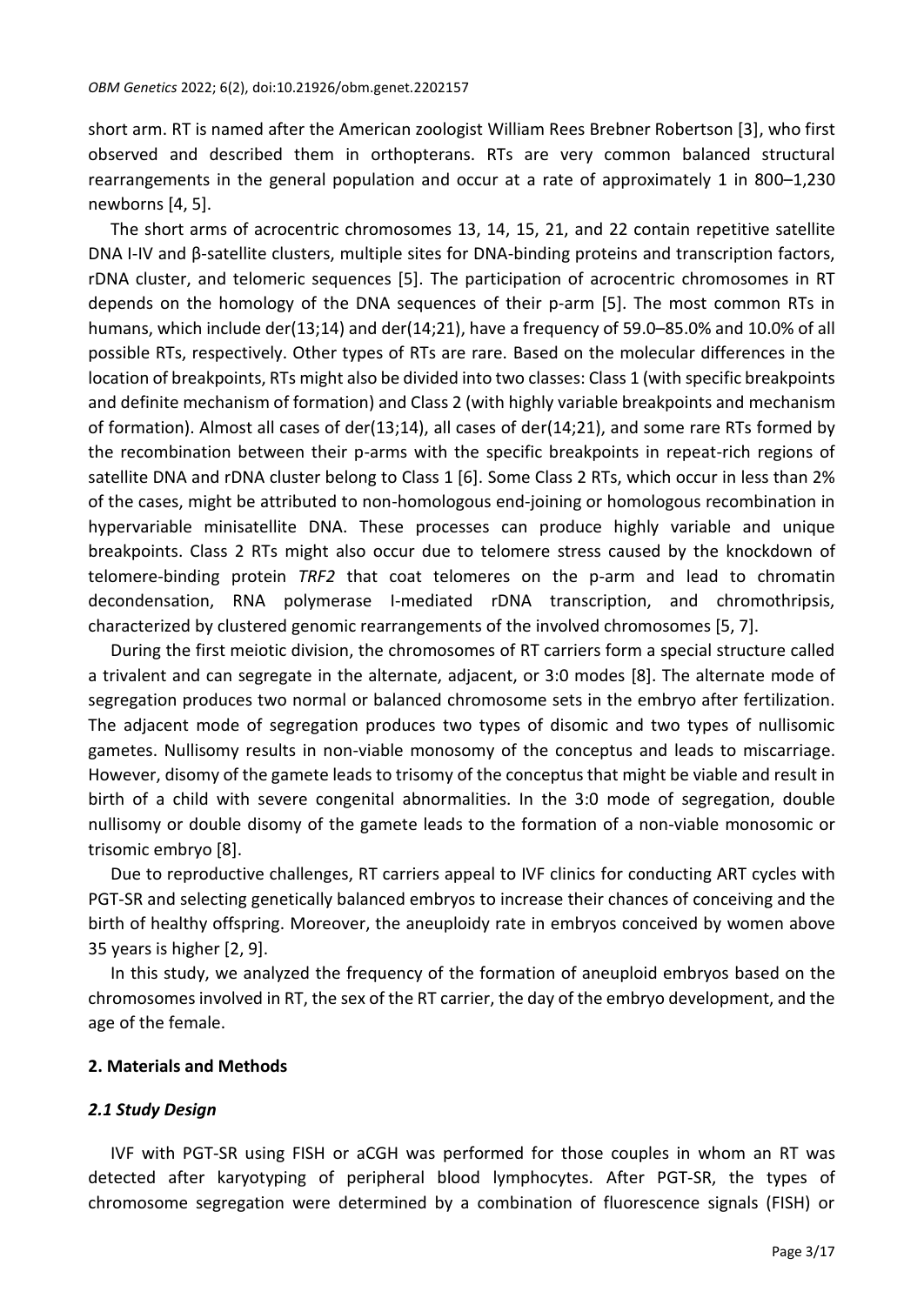assessing DNA dosage gain or loss (aCGH). When counting the number of signals or evaluating the DNA dosage of the autosomes involved in the RT, it was presumed that only one homolog of each chromosome was inherited from the parent with the normal karyotype, such that the number of remaining signals would help to determine the number of chromosomes inherited from the translocation carrier and specify the segregation mode. An additional analysis was performed for the chromosomes that were not involved in rearrangement, and these chromosomes were further categorized as euploid and aneuploid. The aCGH technique was used to evaluate the entire set of chromosomes, while the FISH technique was used to analyze the chromosomes 13 (or 14 or 15), 16, 18, 21, 22, Х, and Y. Thus, five groups of embryos were formed: 1) RT balanced/euploid; 2) RT balanced/aneuploid; 3) RT unbalanced/euploid; 4) RT unbalanced/aneuploid; 5) "Other" group, which consisted of embryos with an uncertain segregation mode due to a mosaic karyotype or a non-diploid set of chromosomes.

#### *2.2 Karyotyping and Metaphase FISH*

Karyotyping was performed using standard cytogenetic techniques on QFH/AcD-stained metaphase chromosome preparations from peripheral blood lymphocytes stimulated with phytohemagglutinin [10]. Metaphase FISH was performed to determine breakpoints, eliminate cross-hybridization of the used probes, and prepare for FISH in blastomeres. The analysis was performed according to the following protocol: after assuring that the metaphase spreads were abundant and isolated from nuclei or other metaphases, the slides were pretreated with  $1 \times$ SSC/0.02% Tween 20 for 30 sec and 1 × SSC for 2 min and 5 min, respectively. Finally, after rinsing with water, the slides were dehydrated by dipping in 70%, 96% ethanol for 30 sec each, followed by air drying. Then, 5 µL of the probe/hybridization buffer mix was applied to the target area, covered with a cover glass, and sealed with rubber cement. The metaphase spreads and probes were denatured simultaneously at 75 °C for 5 min on a heat block and hybridized at 37 °C overnight in a humidity chamber. After removing the cover glass, the slides were equilibrated in  $1 \times$  SSC three times for 30 sec each time at 42 °C, rinsed in distilled water, and dehydrated by rinsing them with 70% and 96% ethanol for 1 min each. Then, the slides were air-dried and covered with coverslips. Centromeric and locus-specific probes flanking the breakpoints on the chromosomes involved in translocation and seven other chromosomes (13 (or 14 or 15), 16, 18, 21, 22, Х, and Y) were used for performing metaphase FISH (Abbott Molecular, United States; Kreatech, Netherlands).

## *2.3 In Vitro Fertilization Laboratory Methods*

Embryological procedures, including egg retrieval, in vitro fertilization, embryo culture, and blastomere and trophectoderm biopsy, were performed based on the standard protocols routinely followed by the International Centre for Reproductive Medicine [11]. To maximize the efficacy of the treatment cycle, female patients underwent controlled ovarian stimulation followed by a recombinant human chorionic gonadotropin (hCG) injection (Ovitrelle, MERCK SERONO, Italy). Transvaginal egg collection was performed 36 h after hCG was triggered. The eggs were fertilized either by the conventional IVF method or by the intracytoplasmic sperm injection (ICSI) procedure (day 0). A fertilization check was performed on day 1 (16–18 h after fertilization). The normally fertilized zygotes with two pronuclei were cultured in sequential media (Cleavage and Blastocyst Medium, Cook Medical, USA) at 37 °C in a humidified atmosphere with 6% CO<sub>2</sub>, 5% O<sub>2</sub>, and 89% N<sub>2</sub>.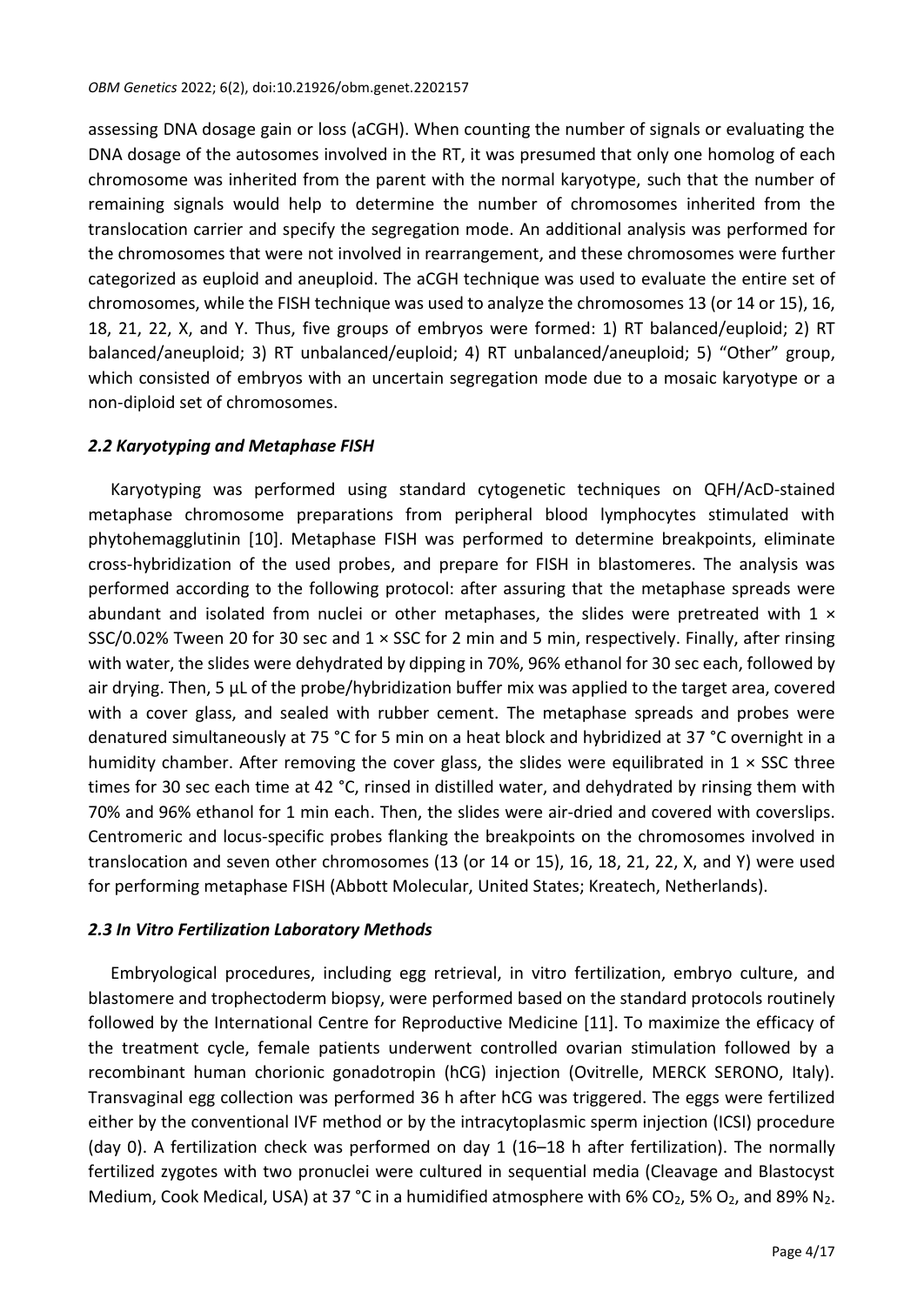## 2.3.1 Biopsy and Fixation of Blastomeres Before FISH Analysis (Day 3)

For conducting the ART cycles with PGT-SR by FISH, the embryos were biopsied 66–68 h postfertilization (D3). The embryos were considered to be suitable for biopsy if they consisted of six or more blastomeres. The selected embryos were placed in a calcium-free and magnesium-free biopsy medium (Origio, Denmark) to perform a biopsy. After mechanical hatching, one blastomere from each embryo was removed and fixed following the protocol of Tarkowski [12], with some modifications.

## 2.3.2 Trophectoderm Biopsy (Days 5 and 6)

For conducting the ART cycles with PGT-SR by aCGH, the embryos were cultured until the blastocyst stage (D5/D6). Only good-quality embryos, determined by Gardner's blastocyst morphology assessment system [13], were selected for biopsy. After laser-assisted hatching, 5–7 trophectoderm cells were removed from each embryo. The trophectoderm sample was then washed in PBS, transferred to an Eppendorf tube with 2 µL of PBS, and frozen at -20 °C. Successfully biopsied blastocysts were cryopreserved by vitrification.

## *2.4 Blastomere FISH Analysis*

The blastomere FISH analysis was performed following the protocol described in the guidelines for clinical embryology [11]. Initially, the slides were pretreated with  $1 \times$  SSC/0.02% Tween 20 for 1 min, then immersed in  $1 \times$  SSC for 2 min, washed with purified water, and dehydrated in an ethanol series (70%, 96%). Next, 0.5 µL of the probe/hybridization buffer mix tested on metaphase spreads were placed on the slide area with fixed blastomeres, covered with a glass coverslip, and sealed with rubber glue. The samples were co-denatured at 78 °C for 9 min on a heat block during the first hybridization round, at 75 °C for 5 min during the second hybridization round, and at 70 °C–72 °C for 2–3 min during the third round. The duration of hybridization at 38 °C in a humidity chamber depended on the composition of the probe/hybridization buffer mix. As a part of the posthybridization treatment, after removing the cover glass, the slides were placed in a Coplin jar containing 1 × SSC and washed thrice for 1 min at 42°С. Next, after rinsing with water, dehydrating in an ethanol series, and air-drying, the Vectashield antifade medium (Vector Laboratories, USA) was applied without counterstaining. Finally, each slide was covered with a cover glass.

## 2.4.1 Image Acquisition and Analysis

Post-hybridization fluorescence images of metaphase spreads and blastomeres were obtained using an Axio Imager.A1 microscope (Carl Zeiss) equipped with fluorescence filters and an AxioCam MRc camera with a CCD matrix for signal accumulation (Carl Zeiss). The digital images were evaluated using AxioVision Rel 4.8 (Carl Zeiss) and Leica Application SuiteV.4.1.0 (Leica Microsystems, Germany).

## *2.5 Whole-genome Amplification and Array CGH*

Whole-genome amplification (WGA) of DNA from the trophectoderm cell lysate was performed using the PicoPlex SingleCell WGA Kit (Rubicon Genomics) and the SmarTer PicoPLEX WGA kit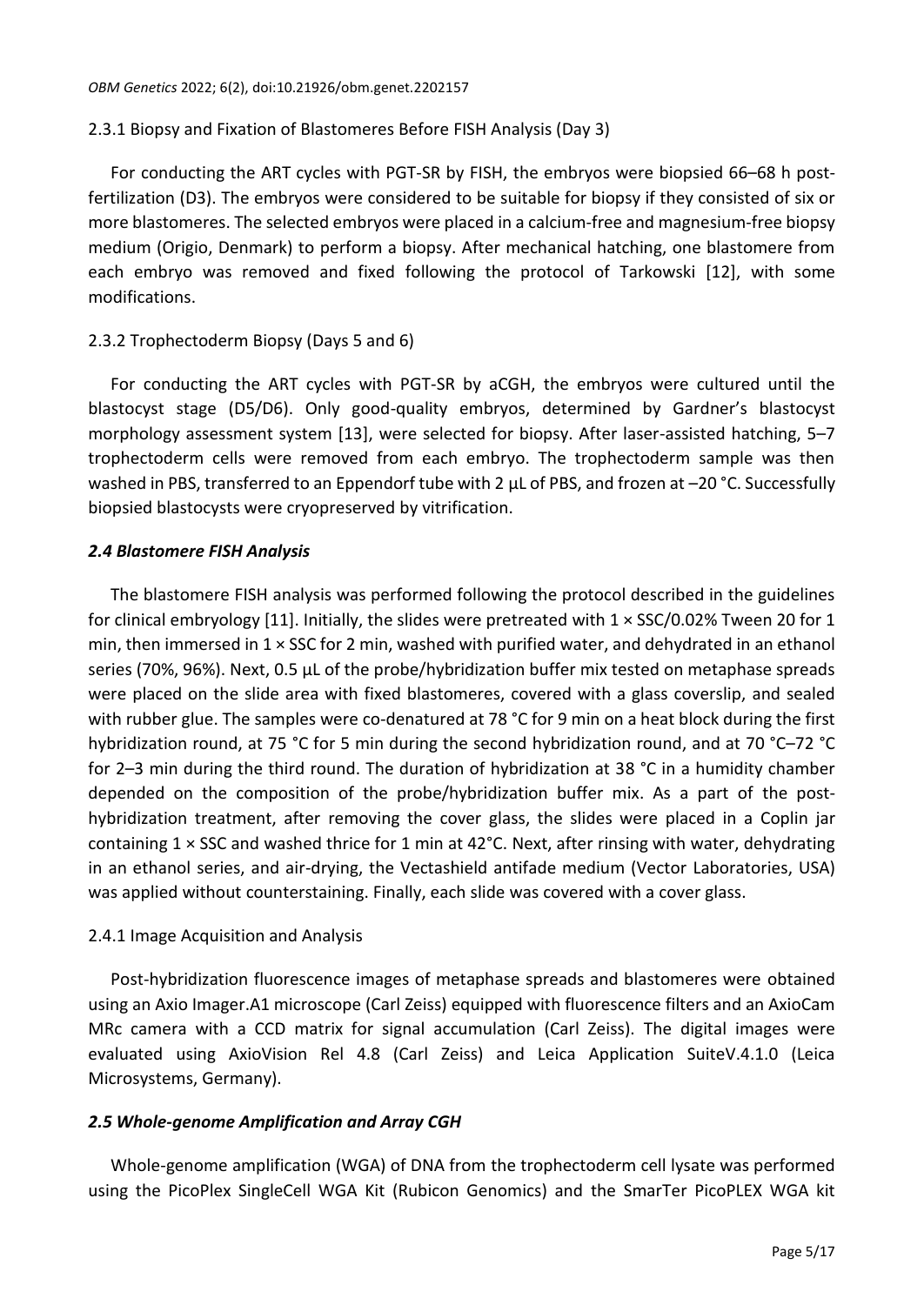(Takara Bio, United States) following the manufacturer's protocol. The concentration of the WGA product was measured using the Qubit dsDNA Broad-Range Assay kit (Life Technologies, United States) and the Qubit 4.0 fluorimeter (Life Technologies, United States). The WGA products were labeled using the SureTag Complete DNA Labeling kit (Agilent, United States). The labeled DNA was hybridized to the G5963 GenetiSure Pre-Screen Microarray 8 × 60 K following the manufacturer's protocol (Agilent Technologies, Santa Clara, CA, USA). The arrays were scanned using ScanRI (PerkinElmer, Waltham, MA, USA) and then processed and analyzed using the Agilent Cytogenomics software v5.2 (Agilent Technologies, Santa Clara, CA, USA).

# *2.6 Semen Samples*

Semen samples were collected from male RT carriers after sexual abstinence for 2–7 days. The parameters regarding sperm quality (volume, motility, and concentration) were assessed following the criteria of the World Health Organization [14]. The morphological characteristics of spermatozoa were evaluated according to Kruger's strict criteria [15].

## *2.7 Statistical Analysis*

Fisher's exact test was conducted to compare the differences between segregation patterns in male and female carriers, based on the following parameters: the type of RT, the day of embryo development, the aneuploidy rate for the chromosomes not involved in RT combined with balance/unbalance for RT-autosomes, and the age of females. A chi-squared test with Yates's correction was performed to compare the segregation patterns and sperm parameters in male RT carriers. All differences were considered to be statistically significant at p < 0.05.

All procedures were performed according to The Declaration of Helsinki. The study was approved by the institutional ethics committee of the Almazov National Medical Research Center (no. 02–21 from February 15, 2021). All couples signed the informed consent form.

# **3. Results**

# *3.1 General Information*

A total of 100 couples, who were carriers of different types of RTs (47 females and 53 males) and underwent ART treatment between 2014 and 2021 in two reproductive centers (International Centre for Reproductive Medicine and Scandinavia Ava-Peter), were included in this study. The study was performed using the large-scale research facility # 3076082, "Human Reproductive Health". A total of 964 embryos were analyzed; 805 embryos were evaluated on D3 of development by performing FISH, and 159 embryos were evaluated on D5/D6 of development by performing aCGH. The mean age of female and male RT carriers was 33.3 ±5.2 and 32.7 ±3.9 years, respectively.

## *3.2 Chromosome Segregation Analysis*

An example of the PGT-SR data analysis for segregation pattern and aneuploidy for chromosomes not involved in RT is shown in Figure 1.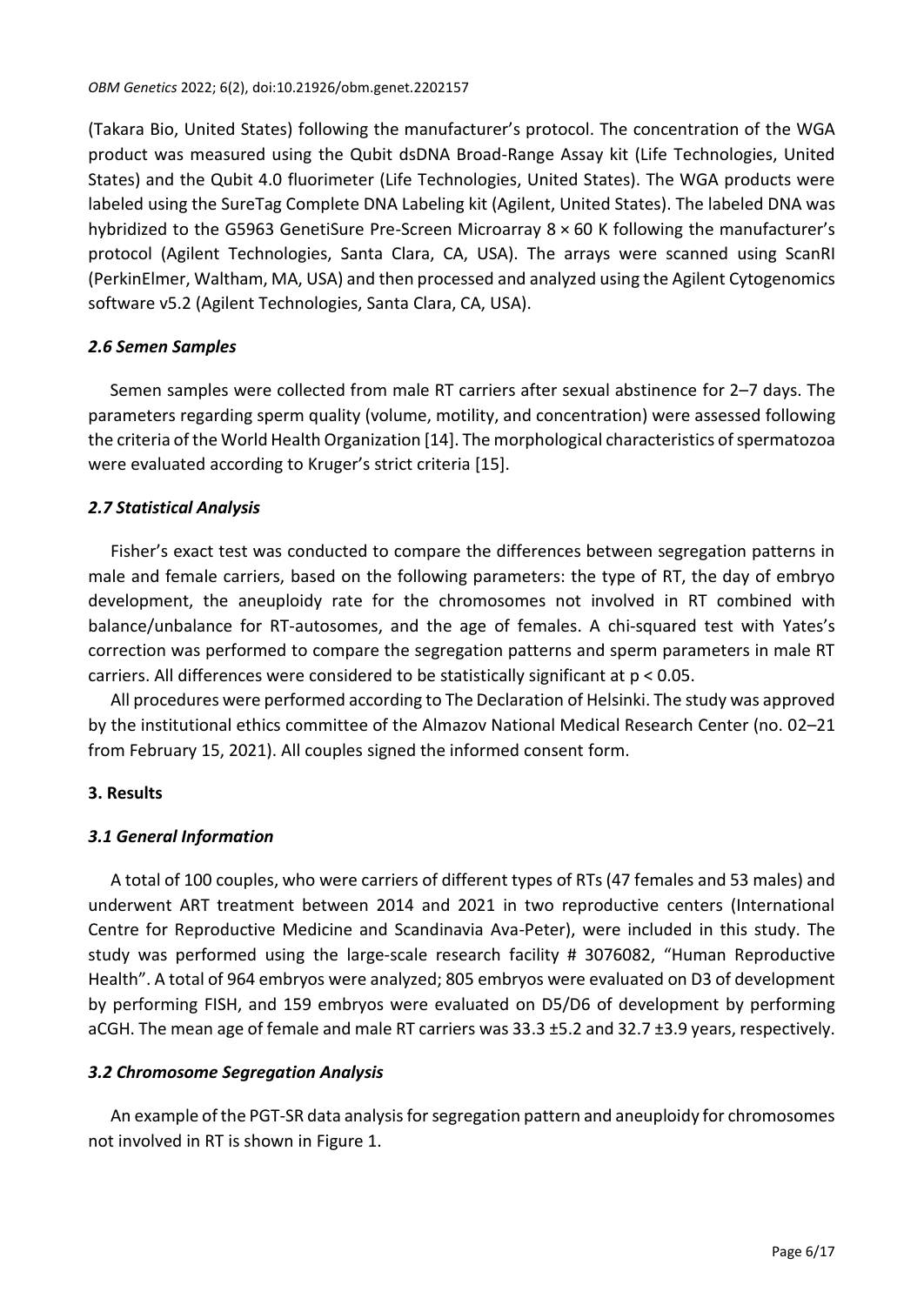#### *OBM Genetics* 2022; 6(2), doi:10.21926/obm.genet.2202157



**Figure 1** The scheme of hybridization mixtures (A), the results of FISH on a blastomere for der(13;14) carrier (B), and the results of aCGH on trophectoderm cells for der(14;21) carrier (C). B) The number of fluorescent signals corresponds to the adjacent mode of segregation. C) The aCGH profile shows chromosome 21 monosomy resulting from an adjacent segregation mode.

The results of the PGT-SR analysis and the distribution of embryos depending on the chromosomes involved in the formation of RT and segregation mode are shown in Tables S1a-b and S2a-b and Figures 2A-C.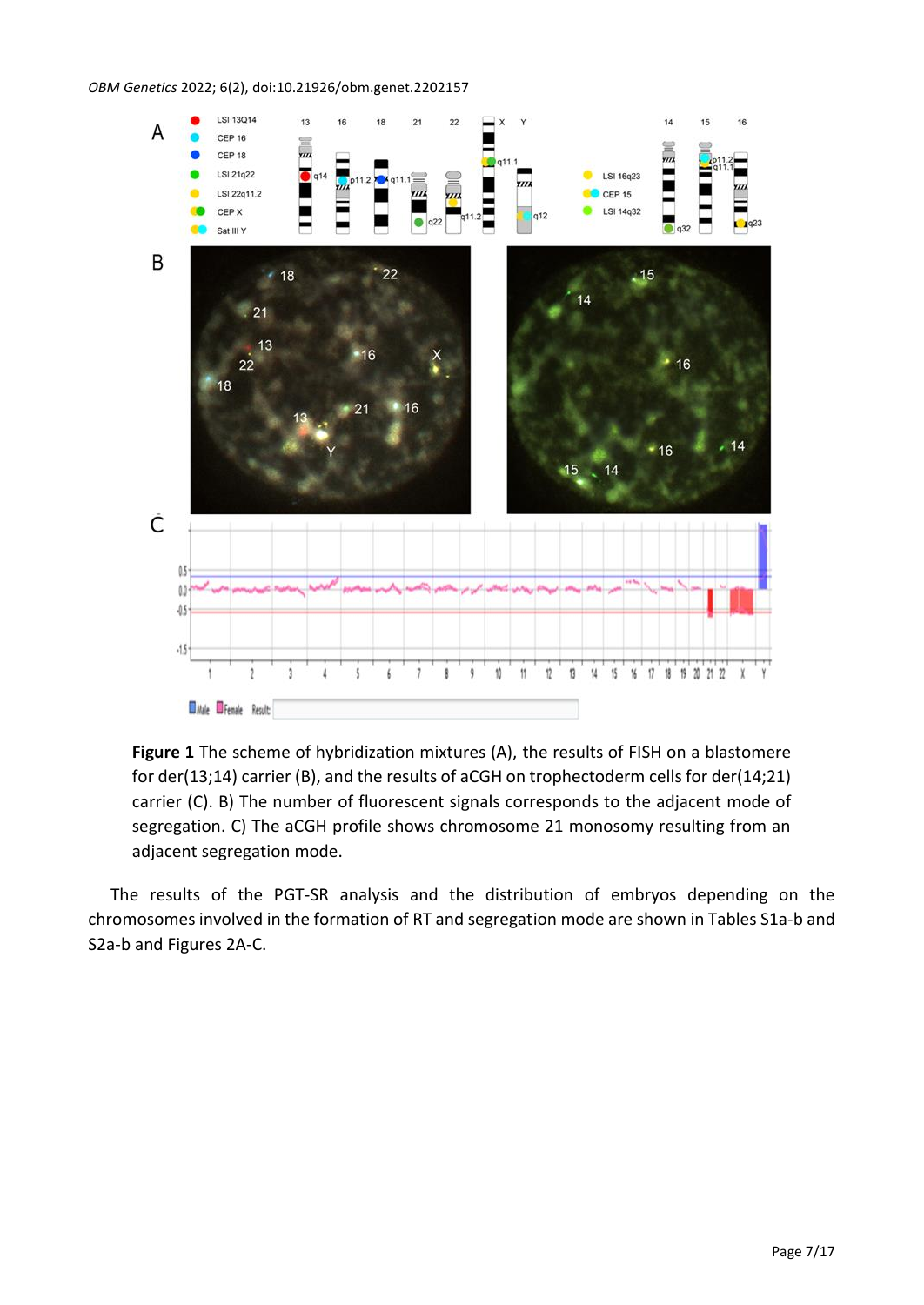*OBM Genetics* 2022; 6(2), doi:10.21926/obm.genet.2202157



**Figure 2** The chromosome segregation modes in embryos were based on the sex of the carriers and the day of embryo development (A), the type of RT, and the day of embryo development (B and C). B) The embryos were analyzed on D3 of development. C) The embryos were analyzed on D5/D6 of development. Alt: alternate mode; Adj: adjacent mode. Asterisks indicate statistically significant differences. Total F and Total M denote total embryos for female and male RT carriers, respectively.

Overall, the alternate mode of segregation was predominant in male RT carriers and occurred in 42.4% of the analyzed embryos, irrespective of the involved chromosomes and the day of embryo development. The pathological modes of segregation (adjacent and 3:0) were detected in 19.8%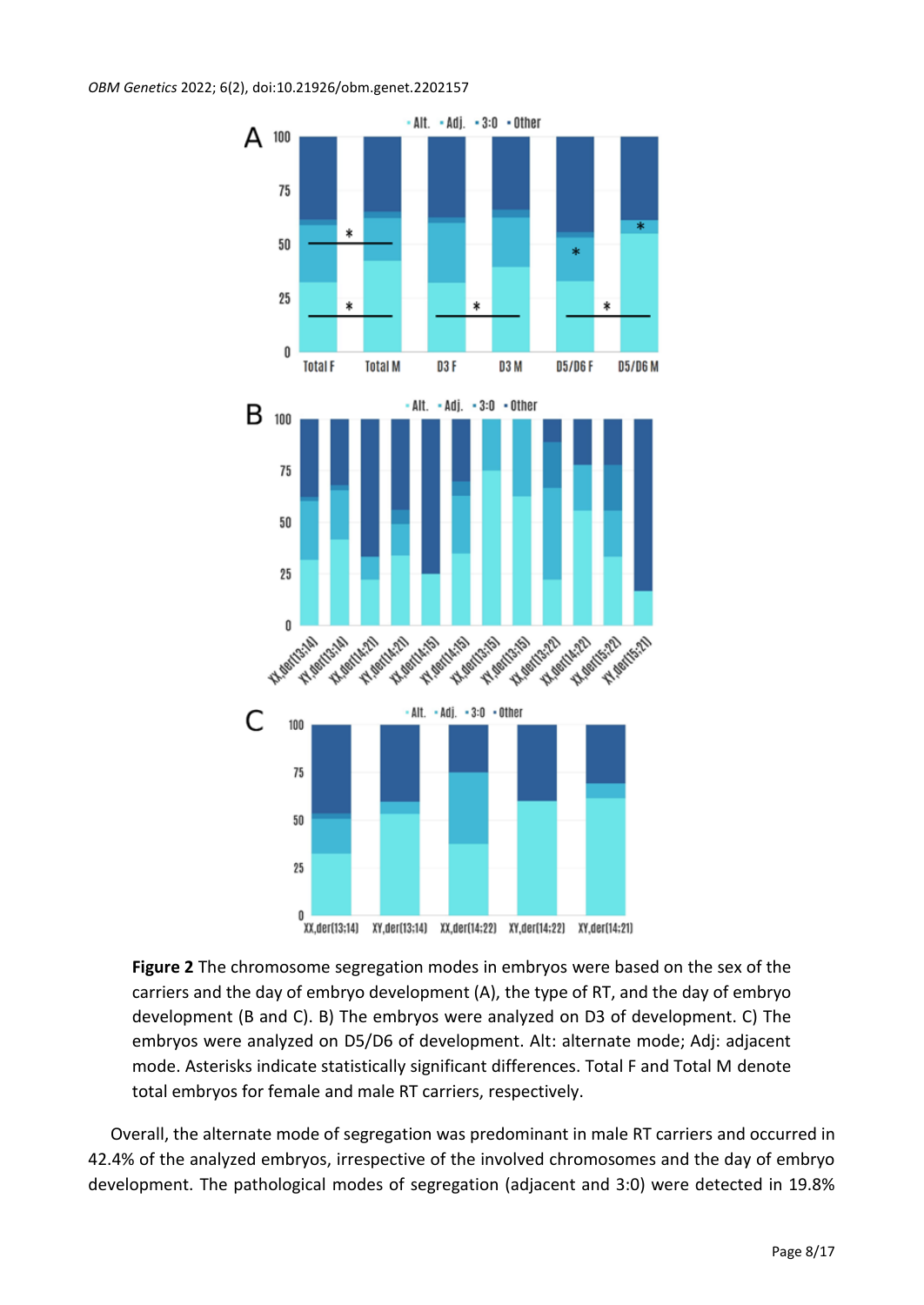and 3% of embryos, respectively. In female RT carriers, the alternate and adjacent segregation modes were observed in 32.3% and 26.6% of the embryos, respectively, and were predominant. The 3:0 mode of segregation was detected only in 2.6% of the embryos. In more than one-third of all analyzed embryos, determining the type of chromosome segregation was not possible (group "other") due to mosaicism and/or ploidy aberration. Female and male carriers showed significant differences in the distribution of segregation modes of embryos for alternate ( $p = 0.0013$ ) and adjacent (p = 0.0146) segregants, but not for the 3:0 (p = 0.845) and "other" (p = 0.2541) segregants (Figure 2A).

Analysis of the distribution of the embryos depending on the sex of the carriers and the day of development also showed differences between male and female carriers. The alternate mode of segregation was detected in 32.2% and 39.5% ( $p = 0.0314$ ) of D3 embryos from female and male carriers, respectively. The adjacent segregation mode was found in 27.7% and 22.9% (p = 0.1229) of D3 embryos from female and male carriers, respectively. The 3:0 mode of segregation was observed in 2.6% and 3.7% (p = 0.4212) of D3 embryos from female and male RT carriers, respectively (Figure 2A).

In D5/D6 embryos from female and male carriers, the distribution was as follows: alternate mode in 32.9% vs. 55% (p = 0.0066); adjacent mode in 20.3% vs. 6.3% (p = 0.0103); 3:0 mode in 2.5% vs. 0% (p = 0.2453) (Figure 2A).

Moreover, male carriers had a higher frequency of the alternate mode of segregation than female carriers with the same type of RT, irrespective of the day of embryo development (Figures 2B and C).

Additionally, a detailed comparison of the segregation patterns was performed based on the day of embryo development, type of RT, and the sex of the carriers for der(13;14), der(14;21), and der(14;22), because for these translocations, the PGT-SR data were available for both D3 and D5/D6 embryos. In the female carriers of der(13;14), the frequency of the alternate mode of segregation was not significantly different between D3 and D5/D6 embryos (31.8% vs. 32.4%, p = 0.8912). For the adjacent mode of segregation, the frequency was 28.5% vs. 18.3% (p = 0.0824), and for the 3:0 mode, the frequency was 2% vs. 2.8% ( $p = 0.6503$ ) for D3 and D5/D6 embryos, respectively. The opposite pattern was detected for the female carriers of der(14;22). The D5/D6 embryos had a lower frequency of the alternate mode of segregation than the D3 embryos (55.6% vs. 37.5%, p = 0.6372), while the frequency of the adjacent mode was higher (22.2% vs. 37.5%; p = 0.6199) (Figures 2B and C). On the contrary, in the male carriers of der(13;14), the comparison between D3 and D5/D6 embryos showed an increase in the frequency of the alternate mode of segregation (41.6% vs. 53.2%, p = 0.1148) and a decrease in the frequency of pathological segregation modes, i.e., the adjacent mode: 23.9% vs. 6.5% (p = 0.0014) and the 3:0 mode: 2.5% vs. 0% (p = 0.6049). A similar pattern was observed for the male carriers of der(14;21), where alternate segregation was found in 33.9% and 61.5% (p = 0.1135), adjacent segregation was found in 15.3% and 7.7% (p = 0.6774), and 3:0 segregation was found in 6.8% and 0% (p = 1.000) of the D3 and D5/D6 embryos, respectively.

A detailed analysis of the distribution of embryos with pathological modes of segregation showed that in the case of male RT carriers, the derivative chromosomes (trisomy A, trisomy B, and trisomy A+B variants) were inherited by 42.8% of the embryos, and in the case of female carriers, the derivative chromosomes were inherited by 39.4% ( $p = 0.6012$ ) of the embryos, irrespective of the day of embryo development and acrocentric autosomes involved in the formation of RT (Table S3).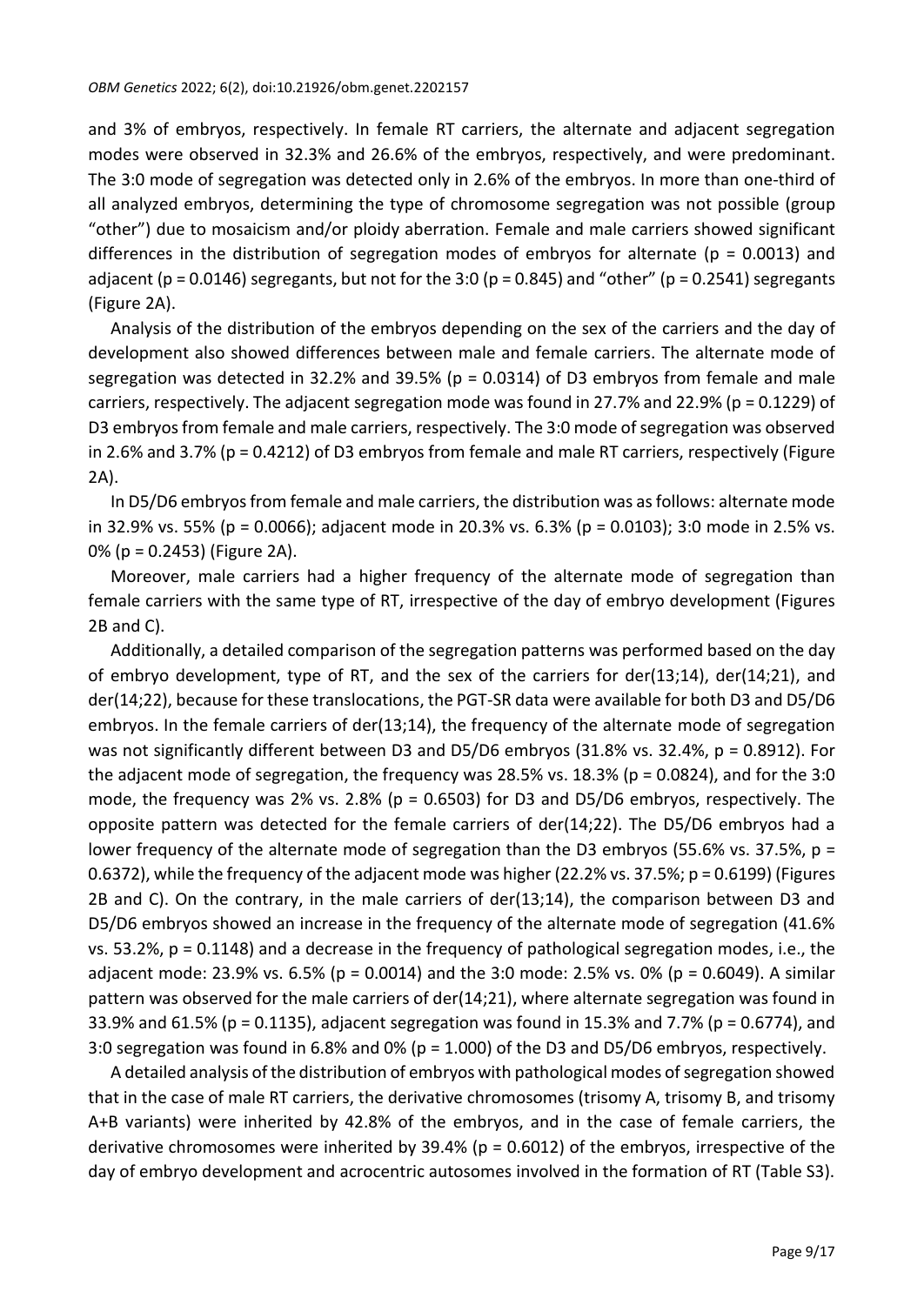# *3.3 Analysis of the Aneuploidy Rate for Non-RT Chromosomes Depending on the Balance/Unbalance of RT-autosomes*

The analysis of the distribution of the embryos between groups based on the combination of autosomes involved in the rearrangement by their balance/unbalance and euploidy/aneuploidy of the chromosomes not involved in the rearrangement showed that the number of balanced/euploid embryos was 23.6% and 32.9% for female and male RT carriers, respectively (p = 0.0185), irrespective of the type of RT, female age, and the day of embryo development (Tables S4a-b). In the group with maternal age ≤35 years, the number of balanced/euploid embryos was 23.7% for female RT carriers and 33.9% for male RT carriers ( $p = 0.0002$ ). In the group with maternal age ≥36 years, the number of balanced/euploid embryos was 23.3% and 29.4% (p = 0.7977) in the case of female and male RT carriers, respectively (Tables S4a-b).

The total aneuploidy rate for chromosomes not involved in the rearrangement (irrespective of the balance or unbalance for autosomes involved in rearrangement) was 42.7% and 39.9% ( $p =$ 0.3935) for embryos from female and male carriers, respectively. The distribution of aneuploid embryos with maternal age was 41.8% for female RT carriers and 38.7% for male RT carriers in the group with maternal age  $\leq 35$  years (p = 0.777). In the group with maternal age  $\geq 36$  years, the frequency of aneuploid embryos was 44.7% and 44.3% for female and male carriers of RT, respectively ( $p = 0.0869$ ) (Tables S4a-b).

In general, the frequency of balanced/euploid embryos was higher for the male RT carriers than for the female RT carriers, irrespective of maternal age.

# *3.4 Analysis of Sperm Parameters Based on Chromosome Segregation Patterns in Embryos Derived from Male RT Carriers*

We compared the frequency of the segregation patterns in embryos from male carriers depending on the parameters of the spermogram. The segregation modes detected in embryos obtained in the ART cycles from 15 male carriers of RT were analyzed regarding sperm count and motility. Ten of the carriers had oligozoospermia, and nine of them had reduced sperm motility (asthenozoospermia). The segregation products observed in the embryos obtained in the IVF cycles from male carriers with oligozoospermia and/or asthenozoospermia are shown in Table S5 and Figure 3.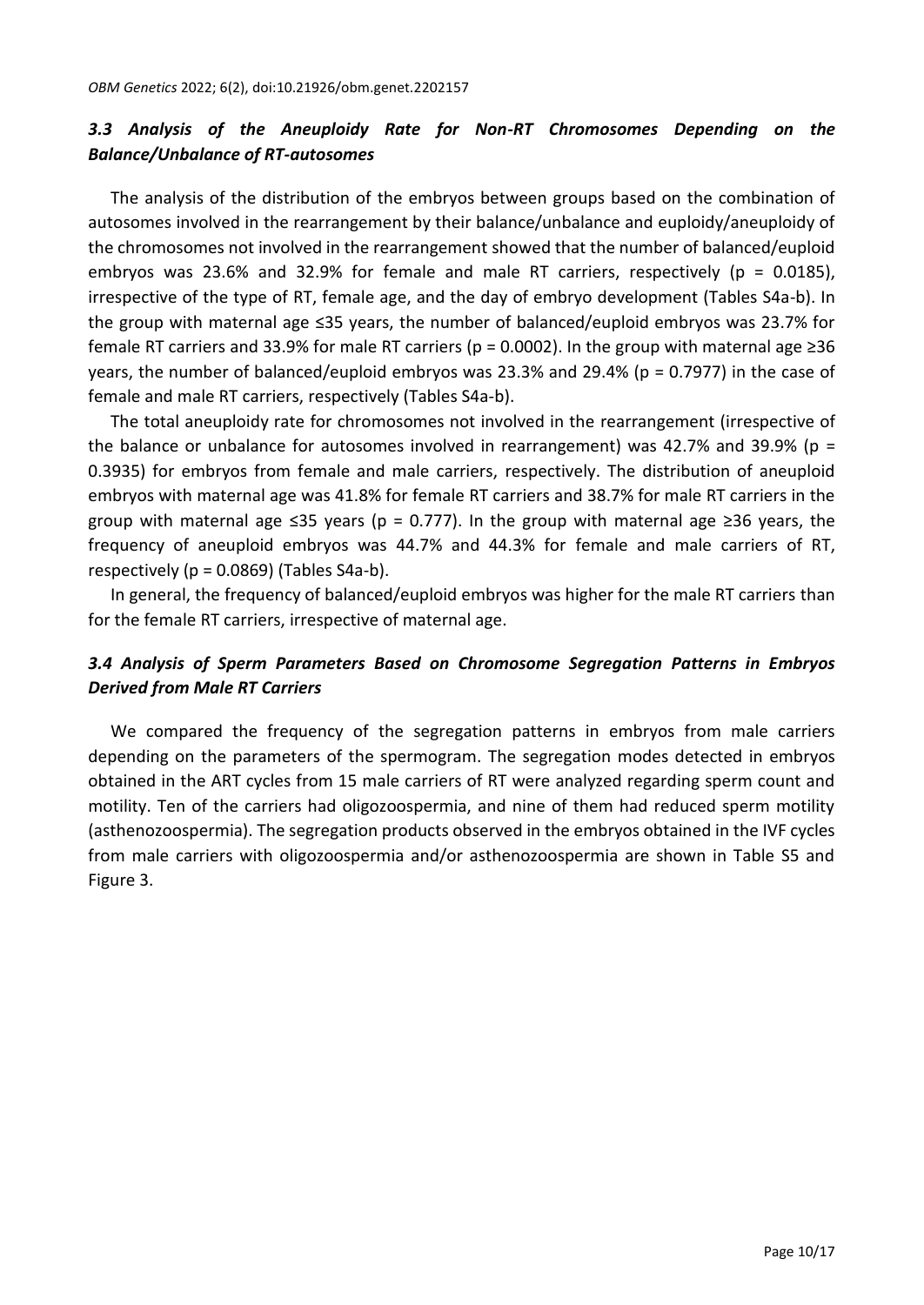

**Figure 3** The relationship between the segregation modes and spermogram parameters in male RT carriers. The top graph shows the association between the frequency of segregation types and sperm count. The bottom graph shows the association between the frequency of segregation types and sperm motility.

No significant difference in the mean frequencies of normal/balanced embryos (due to the alternate mode of segregation) depending on the sperm concentration was found (42% in carriers with normal sperm count vs. 57% in carriers with oligozoospermia,  $p = 0.098$ ). The alternate segregation frequency also did not depend on sperm motility, with a frequency of 41% in carriers with normal sperm motility and 59% in those with asthenozoospermia ( $p = 0.048$ ).

The frequency of the observed adjacent and 3:0 segregation modes was also similar in the groups of male carriers with oligozoospermia and normal sperm count (3.5% vs. 5%, p = 0.976). The frequency of the adjacent segregation pattern was higher in patients with asthenozoospermia than in patients with normal motility (35% vs. 19%; p = 0.045%). The frequency of uncertain segregation patterns in aneuploid cells was significantly higher in patients with normal sperm count than in patients with oligozoospermia (30% vs. 10%, "other" group, p = 0.005) (Figure 3).

Overall, the alternate mode was predominantly observed in embryos of male RT carriers with abnormal semen concentration and sperm motility.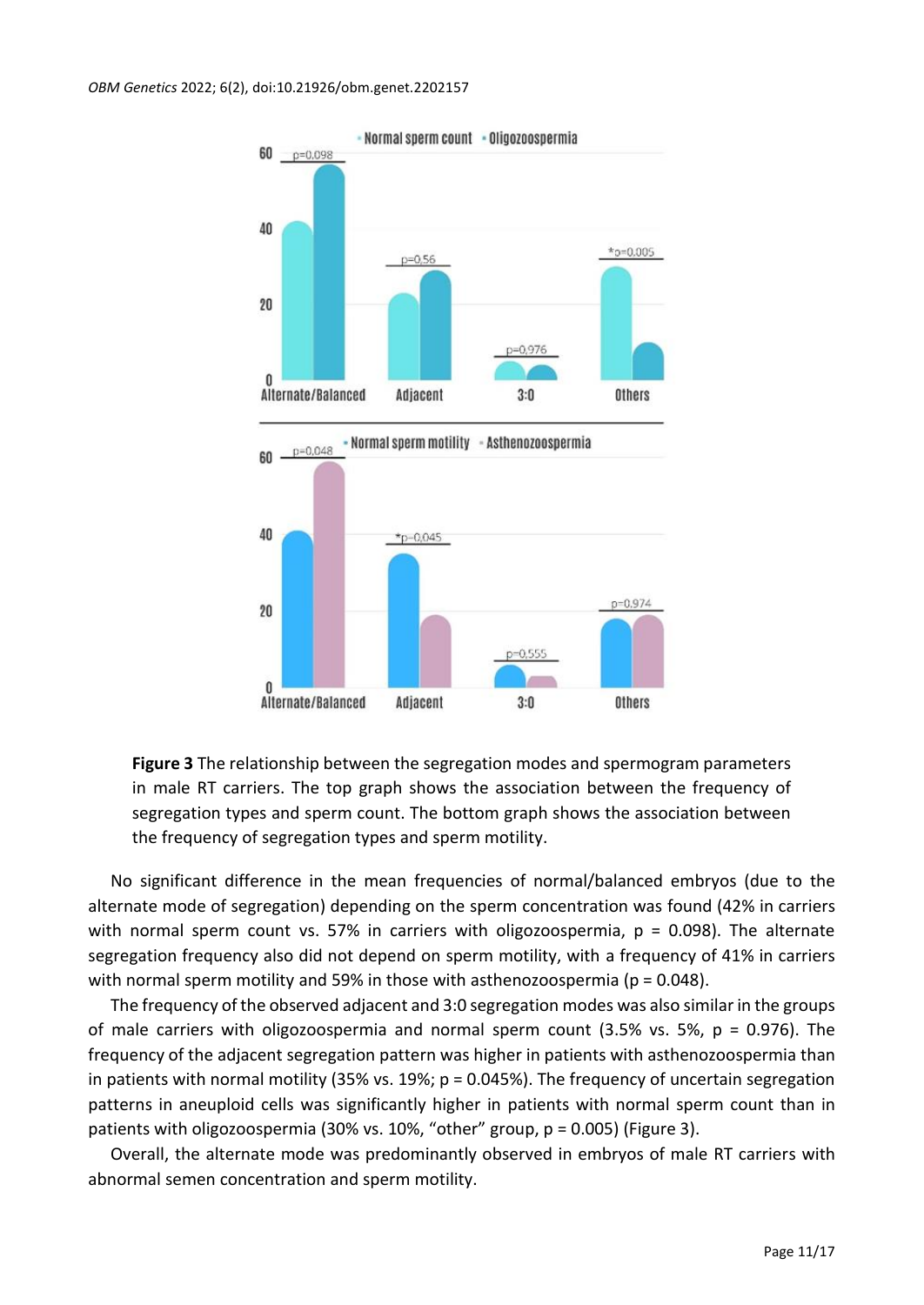#### **4. Discussion**

# *4.1 Female and Male RT Carriers Have Different Reproductive Risks Related to Chromosome Segregation Pattern and Rate of Balanced/Euploid Embryos*

Traditionally, FISH of the oocyte polar bodies or the blastomere of a D3 embryo was used for PGT. PGT-A is now performed using comprehensive methods such as aCGH and NGS, but the data obtained by FISH in PGT-SR can still be used to analyze the segregation pattern in preimplantation embryos. In this study, we found that female and male carriers of RT have different reproductive risks associated with chromosome segregation patterns. The alternate mode of segregation was more common in the embryos from male RT carriers than in those from female RT carriers. On the other hand, the adjacent mode of segregation was detected significantly more often in embryos from female RT carriers than in those from male RT carriers. Moreover, the predominance of alternate segregation in males was detected irrespective of the autosomes involved in the formation of RT. Similar results were found for male [7] and female [16, 17] gametogenesis and D5/D6 preimplantation embryos [18-20]. The predominance of the alternate mode of segregation in male RT carriers might be due to the association with the specific orientation of the trivalent in cis-configuration and strict meiotic checkpoints and/or post-meiotic differentiation [7]. Additionally, in male carriers, the number of balanced/normal sperm due to the alternate mode of segregation is formed in equal ratios for most of the studied RTs [21] (der(13;14); der(13;15); der(21;22)), except for der(14;21), in which more normal sperm than balanced sperm is present [21]. However, during *in vivo* fertilization, spermatozoa carrying a balanced chromosome set are preferred, as it was shown for der(13;14), based on prenatal data and the frequency of the offspring with a balanced karyotype from XY,der(13;14) carriers [22].

Natural selection might lead to an increase in the number of balanced embryos from D3 to D5/D6 [23]. The results of our study supported this hypothesis, as we found that the unbalanced segregation rates decreased from D3 to D5/D6. Additionally, our results suggested that this process might depend on the sex of the RT carriers and the chromosomes involved in the formation of RT. For male carriers, the rate of balanced embryos increased by 1.4 times from D3 to D5/D6 (39.5% vs. 55%), while for female carriers, it increased by 1.02 times (32.2% vs. 32.9%), irrespective of the chromosomes involved in the formation of RT. In contrast, the frequency of unbalanced embryos decreased by 1.27 times from D3 to D5/D6 for female carriers (30.3% vs. 23.8%) and by 4.22 times for male carriers (26.6% vs. 6.3%), irrespective of the chromosomes involved in the formation of RT. Similar results were found in the embryos depending on the sex of the RT carrier and the chromosomes involved in the formation of RT, as was shown for der(13;14) carriers. Moreover, for XX, der(14;22), the frequency of balanced embryos decreased by D5/D6 of development, while the frequency of unbalanced ones increased. This suggested a high genetic risk for female carriers of this translocation. Also, RT carriers with a history of infertility might have a family member with the same translocation but without reproductive problems [24]. That can partly be explained by the segregation pattern of the autosomes involved in the formation of RT and the natural selection of balanced/unbalanced embryos based on the sex (if the relative is of different sex) and type of RT, as shown in our study. However, variations in fertility levels in same-sex carriers of the same RT remain unclear. Studies on the nuclear organization of the carrier gametes might provide some information regarding this issue [4].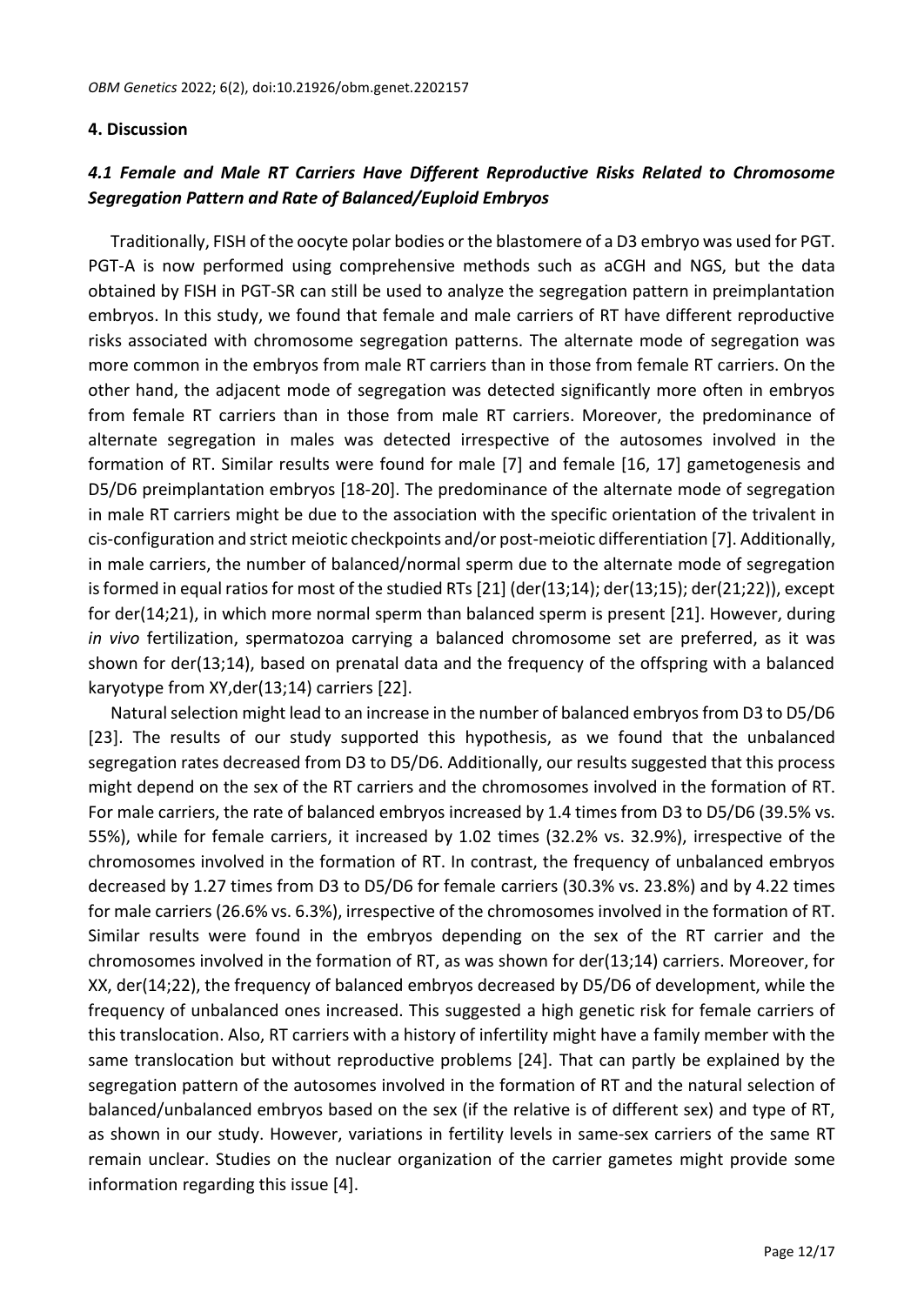Inheritance of the derivative autosomes forming Robertsonian structures could be sexdependent. For example, der(13;14) in the balanced form has a predominantly paternal inheritance, while in the unbalanced form, it is passed to the offspring without the influence of the sex of the RT carriers [22, 25]. If der(14;21) is inherited from females, it is often accompanied by trisomy 21. In contrast, the risks of an unbalanced karyotype in an offspring are lower if der(14;21) is inherited from males[22, 25, 26]. Our detailed analysis of the frequency of pathological segregants containing the derivative RT autosomes (trisomy A; trisomy B and trisomy A+B variants, Table S3) confirmed that segregation occurred irrespective of the sex of the carriers. This was shown for both female and male carriers and for der(13;14) in particular. Thus, in general, for both male and female carriers, an unbalanced inheritance of the RT was predominantly caused by the formation of gametes without derivative autosomes. Such variants led to monosomy for the chromosomes involved in the formation of RT that would have terminated embryo development before implantation or *in utero*. Analysis of a larger number of embryos and RT types could prove the presence of and the biological reasons for the selection against the unbalanced inheritance of the derivative autosomes.

The female reproductive age determines the frequency of the formation of euploid eggs and embryos [27]. Thus, we determined the rate of occurrence of aneuploid embryos from female and male carriers in general (without selection by female age, termed "Total F" and "Total M") and also according to the female age in two groups: 1) up to 35 years (≤35) and 2) 36 years and older (≥36). We found that the greatest number of balanced/euploid embryos (about 33%) were obtained from male carriers of RT, while the least number of such embryos(about 24%) were obtained from female carriers. Similar results with a larger number of balanced/euploid embryos from male RT carriers were demonstrated depending on the female age and the day of embryo development. Additionally, a dramatic increase in the aneuploidy rate in older females was not detected. The major differences in D5 embryos in the group with maternal age up to 35 years (45.2% vs. 9.8% for female and male RT carriers, respectively) probably resulted from the number of analyzed embryos. Data on the rate of occurrence of aneuploid gametes or embryos in RT carriers with abnormalities for chromosomes not involved in translocation (interchromosomal effects) are contradictory. Some studies found no influence of the age of the carrier or female age on the segregation patterns of the trivalent [18], while other studies demonstrated an increase in interchromosomal effects in young male carriers [20]. This indicated a possible role of additional factors on the interchromosomal effects (for example, chromosomes involved in rearrangement), as well as the need for further studies on larger samples and types of RTs.

Thus, female carriers of RTs might have higher reproductive risk related to chromosome segregation patterns and the rate of occurrence of balanced/euploid embryos than male carriers of the same type of RTs.

## *4.2 High Frequency of Balanced/Euploid Embryos in Male RT Carriers Regardless of the Spermogram Abnormality can Indicate a Positive Outcome of the IVF Program*

The morphological characteristics and maturation of spermatozoa do not affect the aneuploidy rate and the observation frequency of the adjacent and 3:0 segregation patterns [28, 29]. The lack of a clear association between a decrease in sperm count and sperm aneuploidy rate in our study was consistent with the results of a previous study, which demonstrated the same frequency of formation of balanced gametes in male RT carriers with oligozoospermia and even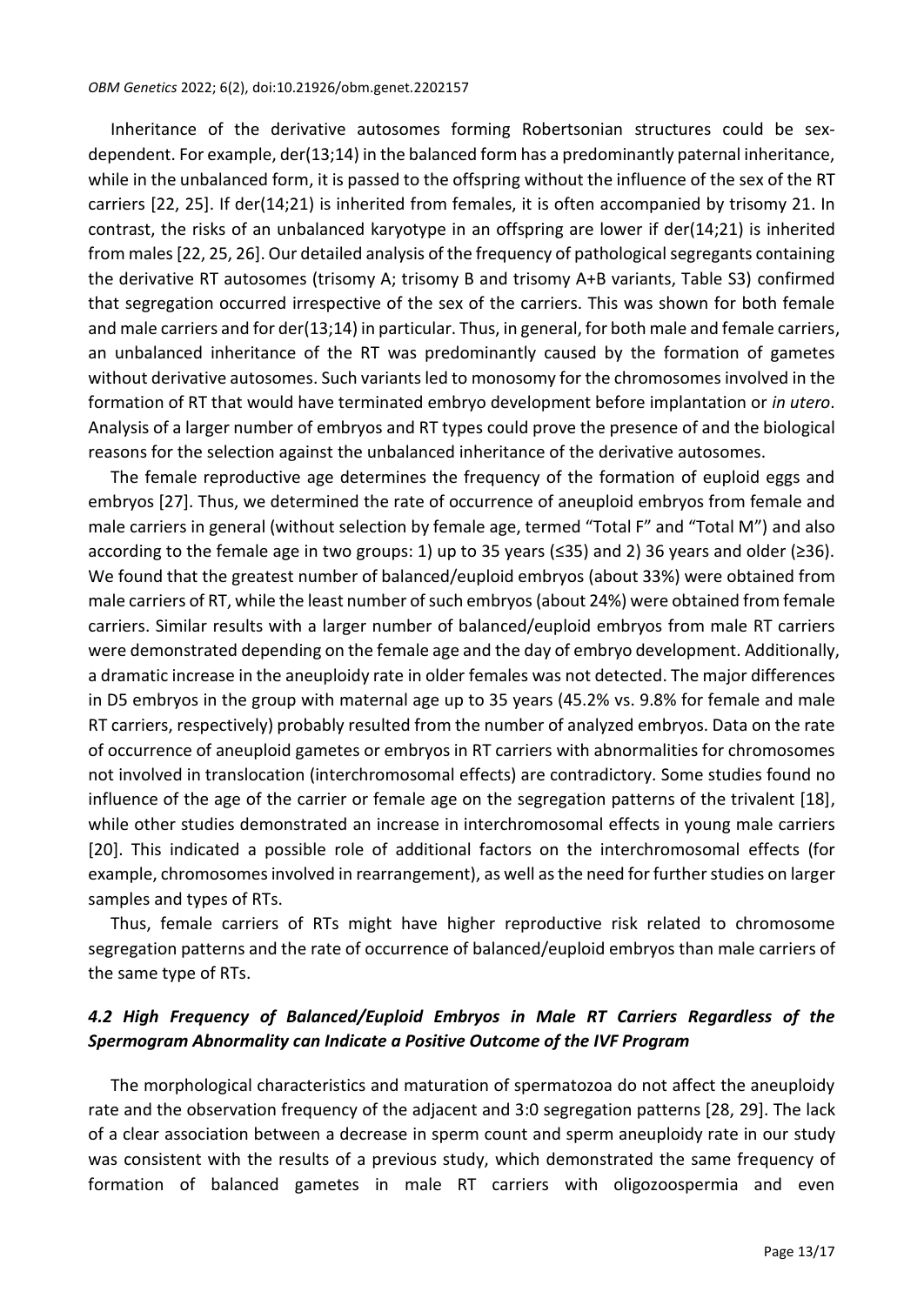oligoasthenoteratozoospermia, i.e., carriers with a sperm count above 20 x 10<sup>6</sup>/mL [30]. At the same time, a study conducted on a relatively large sample of 29 male RT carriers found that the aneuploidy rate was two times higher in oligozoospermic patients than in normozoospermic carriers (18.0% vs. 9.7%) [31].

However, despite the high frequency of alternate segregation, there were differences in the observed pathological types of chromosome segregation. For example, the adjacent segregation pattern in asthenozoospermic carriers was a very common pathological type, while uncertain segregation was more typical for patients with normal spermogram parameters. This tendency might partly be explained by chromosome malsegregation during gametogenesis in the second partner; also, the small sample size cannot be ignored.

The frequency of the 3:0 mode of segregation was low, and it occurred with the same frequency regardless of sperm count or motility. Since no spermogram parameters were predisposing to a 3:0 segregation pattern, it might be considered to be sporadic in male RT carriers.

#### **5. Conclusions**

This study has some limitations. Most of the embryos were obtained in ART cycles with PGT-SR for carriers of the most common variant of RT, i.e., der(13;14), on D3 of embryo development. It was presumed that only one homologue of each RT-autosomes was inherited from the parent with the normal karyotype. In D3 embryos, only seven additional non-RT chromosomes were analyzed, which could misrepresent the total number of embryos with balanced or unbalanced RT-autosome sets along with aneuploidy for other chromosomes. The spermogram data were available only for 15 out of 53 male carriers. The parental origin of the chromosomes involved in aneuploidy was not analyzed. Some normal/balanced embryos could mask uniparental disomy (UPD) that might have appeared after correction of trisomy or monosomy of autosomes with imprinted genes, for example, chromosomes 14 and/or 15, which could be a (rare) important reproductive risk in couples carrying RTs [32].

Although a successful natural pregnancy is possible in patients with an RT, the ART cycles with PGT-SR of embryos might be a better option for carriers with a history of infertility. Our results suggested that female and male RT carriers have different reproductive risks related to chromosome segregation patterns and the rate of occurrence of balanced/euploid embryos. The rate of occurrence of embryos with the alternate mode of segregation and euploid for other chromosomes was higher in male carriers than in female carriers, regardless of the type of RT. Moreover, our results suggested that there was no association between sperm parameters and malsegregation rates in male RT carriers. Thus, the high rate of formation of balanced/euploid embryos in male carriers of RTs gives hope for a positive outcome of the IVF program without the use of donor sperm.

## **Acknowledgments**

We are grateful to the Chairman of the Russian Association for Human Reproduction, Prof. V. S. Korsak for active support of the development of the most advanced methods of preimplantation genetic testing in Russia.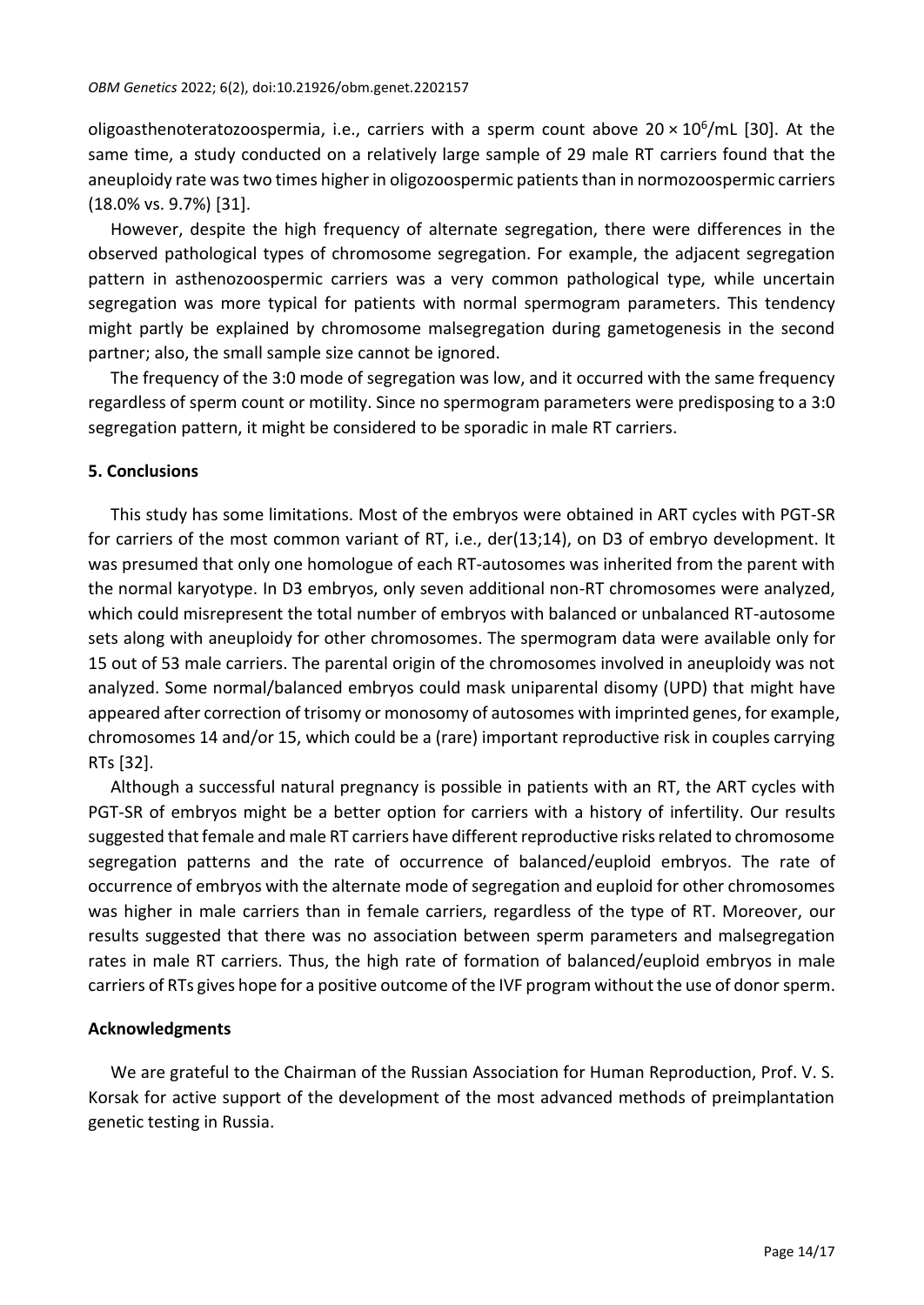#### **Author Contributions**

I.L.P., Z.N.T., A.N.P. designed the study, analyzed the data, and prepared the manuscript. A.A.K. and S.V.K. analyzed the data and prepared the manuscript. A.F.S., Y.A.L., J.R.P., O.A.L., O.G.C., O.V.М., E.M.F., N.K.B. performed laboratory studies, reviewed, and modified the manuscript. T.V.V. critically reviewed and modified the manuscript. All authors have approved the final manuscript.

#### **Funding**

Supported by the Ministry of Science and Higher Education of the Russian Federation in the framework of the theme of fundamental scientific research (№ 1021062512052-5-3.2.2.)

#### **Competing Interests**

The authors have declared that no competing interests exist.

#### **Additional Materials**

The following additional materials are uploaded at the page of this paper.

1. Table S1a: Analysis of the segregation modes in D3 cleavage stage embryos derived from female carriers of various types of RTs based on the FISH method.

2. Table S1b: Analysis of the segregation modes in D5/D6 embryos derived from female carriers of various types of RTs based on the aCGH method.

3. Table S2a: Analysis of the segregation modes in D3 cleavage stage embryos derived from male carriers of various types of RTs based on the FISH method.

4. Table S2b: Analysis of the segregation modes in D5/D6 embryos derived from male carriers of various types of RTs based on the aCGH method.

5. Table S3: The incidence of aneuploidies for the chromosomes involved in RTs\* in D3 and D5/D6 embryos.

6. Table S4a: The genetic status of the embryos derived from female carriers of RTs based on female age (≤35 years/≥36 years).

7. Table S4b: The genetic status of the embryos derived from male carriers of RTs based on female age (≤35 years/≥36 years).

8. Table S5: The segregation products in male carriers with oligozoospermia/asthenozoospermia.

#### **References**

- 1. Fragouli E, Wells D. Aneuploidy in the Human blastocyst. Cytogenet Genome Res. 2011; 133: 149-159.
- 2. Fragouli E, Alfarawati S, Spath K, Jaroudi S, Sarasa J, Enciso M, et al. The origin and impact of embryonic aneuploidy. Hum Genet. 2013; 132: 1001-1013.
- 3. Robertson WR, Studies C. Taxonomic relationships shown in the chromosomes of tettigidae and acrididae: V‐shaped chromosomes and their significance in Acrididae, Locustidae, and Gryllidae: Chromosomes and variation. J Morphol. 1916; 27: 179-331.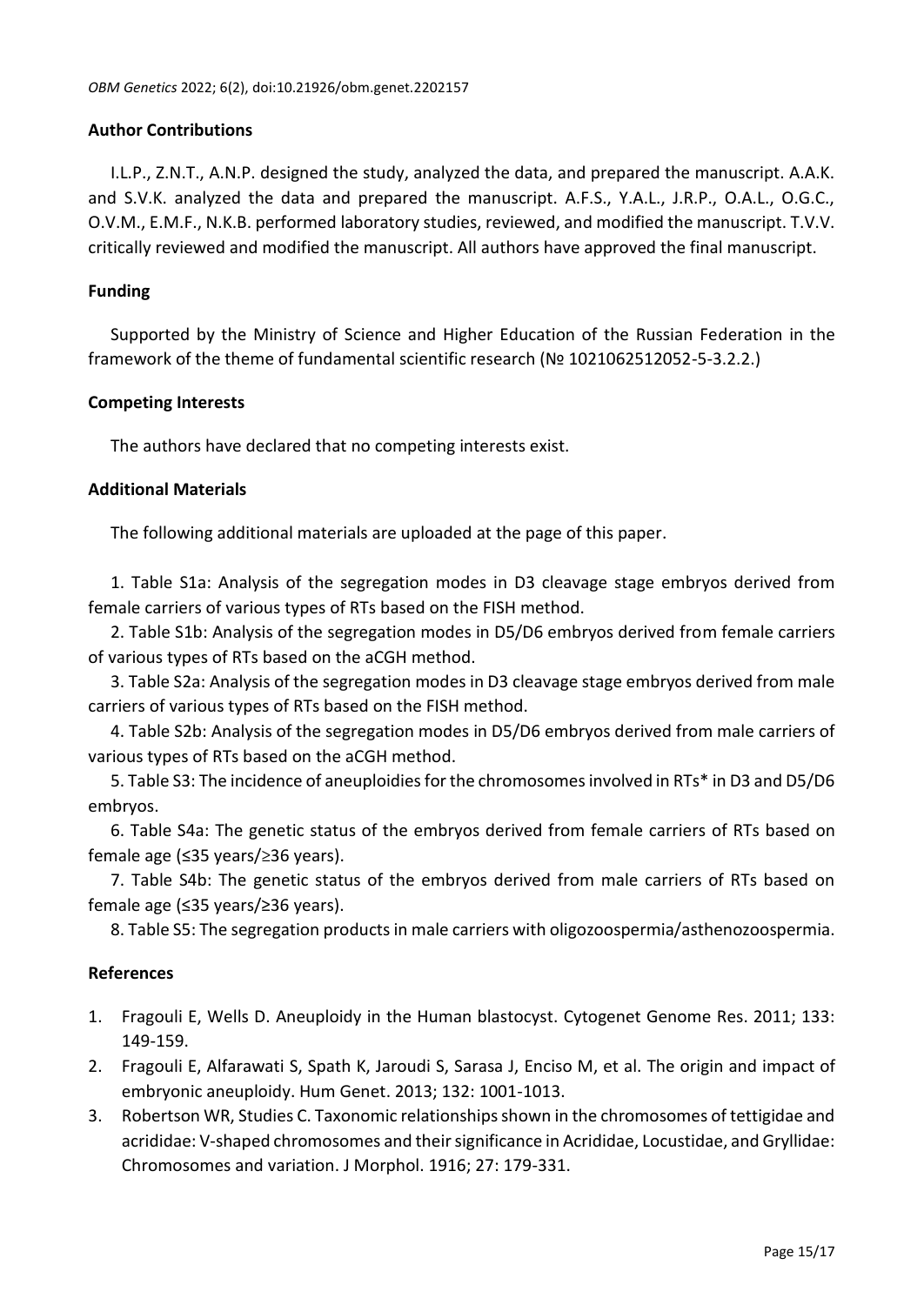- 4. Wiland E, Olszewska M, Huleyuk N, Chernykh VB, Kurpisz M. The effect of Robertsonian translocations on the intranuclear positioning of NORs (nucleolar organizing regions) in human sperm cells. Sci Rep. 2019; 9: 2213.
- 5. Poot M, Hochstenbach R. Prevalence and phenotypic Impact of robertsonian translocations. Mol Syndromol. 2021; 12: 1-11.
- 6. Therman E, Susman B, Denniston C. The nonrandom participation of human acrocentric chromosomes in Robertsonian translocations. Ann Hum Genet. 1989; 53: 49-65.
- 7. Wiland E, Olszewska M, Woźniak T, Kurpisz M. How much, if anything, do we know about sperm chromosomes of Robertsonian translocation carriers? Cell Mol Life Sci. 2020; 77: 4765-4785.
- 8. Lamotte A, Martinez G, Devillard F, Hograindleur JP, Satre V, Coutton C, et al. Is sperm FISH analysis still useful for Robertsonian translocations? Meiotic analysis for 23 patients and review of the literature. Basic Clin Androl. 2018; 28: 5.
- 9. Fragouli E, Munne S, Wells D. The cytogenetic constitution of human blastocysts: Insights from comprehensive chromosome screening strategies. Hum Reprod Update. 2019; 25: 15-33.
- 10. Kao YS, Whang-Peng J, Lee E. A simple, rapid, high-resolution chromosome technic for lymphocytes. Am J Clin Pathol. 1983; 79: 481-483.
- 11. Korsak VS. Guide to clinical embryology. 2nd ed. Moscow: SIMK; 2019.
- 12. Tarkowski AK. An air-drying method for chromosome preparations from mouse eggs. Cytogenet Genome Res. 1966; 5: 394-400.
- 13. Gardner DK, Schoolcraft WB. In vitro culture of human blastocysts. In: Towards reproductive certainty: Infertility and genetics beyond. Carnforth: Parthenon Press; 1999. pp.377-388.
- 14. World Health Organization. WHO laboratory manual for the examination and processing of human semen. 5th ed. Geneva: World Health Organization; 2010.
- 15. Kruger TF, Menkveld R, Stander FSH, Lombard CJ, Van der Merwe JP, van Zyl JA, et al. Sperm morphologic features as a prognostic factor in in vitro fertilization. Fertil Steril. 1986; 46: 1118- 1123.
- 16. Munné S, Escudero T, Sandalinas M, Sable D, Cohen J. Gamete segregation in female carriers of Robertsonian translocations. Cytogenet Cell Genet. 2000; 90: 303-308.
- 17. Pujol A, Durban M, Benet J, Boiso I, Calafell JM, Egozcue J, et al. Multiple aneuploidies in the oocytes of balanced translocation carriers: A preimplantation genetic diagnosis study using first polar body. Reproduction. 2003; 126: 701-711.
- 18. Zhang L, Jiang W, Zhu Y, Chen H, Yan J, Chen ZJ. Effects of a carrier's sex and age on the segregation patterns of the trivalent of Robertsonian translocations. J Assist Reprod Genet. 2019; 36: 1963-1969.
- 19. Mateu Brull E, Rodrigo L, Peinado V, Mercader A, Campos Galindo I, Bronet F, et al. Interchromosomal effect in carriers of translocations and inversions assessed by preimplantation genetic testing for structural rearrangements (PGT-SR). J Assist Reprod Genet. 2019; 36: 2547-2555.
- 20. Zhang S, Lei C, Wu J, Zhou J, Xiao M, Zhu S, et al. Meiotic heterogeneity of trivalent structure and interchromosomal effect in blastocysts with robertsonian translocations. Front Genet. 2021; 12: 161.
- 21. Pellestor F. Analysis of meiotic segregation in a man heterozygous for a 13;15 Robertsonian translocation and a review of the literature. Hum Genet. 1990; 85: 49-54.